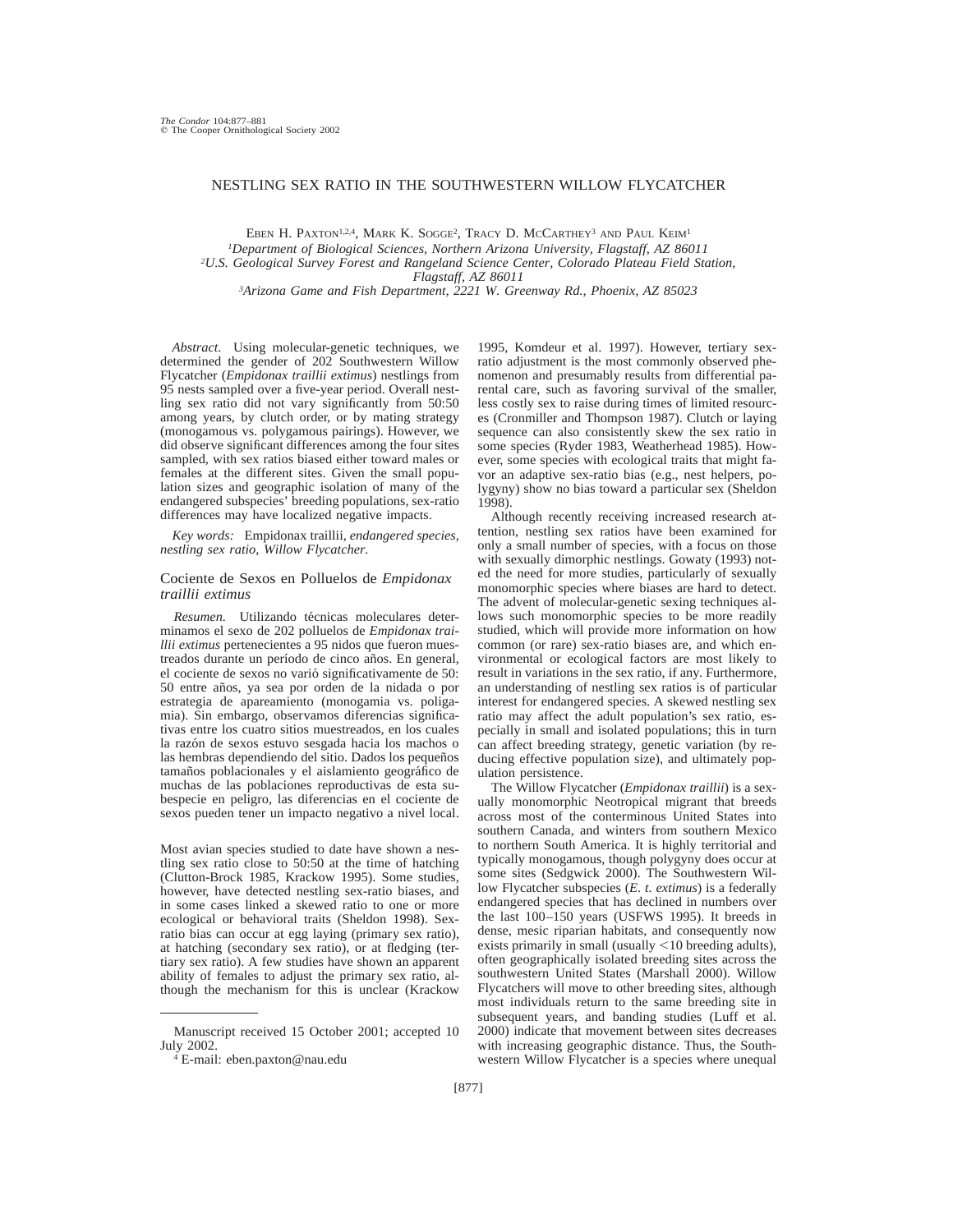nestling sex ratios could have important ramifications on populations (particularly isolated populations) and their long-term viability. As part of a larger genetic study (Busch et al. 2000, Paxton 2000), we collected DNA from flycatcher nestlings and determined their gender using molecular-genetic techniques. Concurrent demographic field studies allowed us to determine if sex ratios varied due to egg or nestling loss, yearly variation, mating strategy, clutch order, or breeding site differences.

# **METHODS**

From 1996 to 2000, we collected blood from nestling Southwestern Willow Flycatchers at four sites in Arizona: Roosevelt Lake (Gila County; 33°46'N, 111°15'W), the San Pedro River (Pinal County; 32°53'N, 110°43'W), the Verde River (Yavapai County;  $34^{\circ}34'$ N,  $111^{\circ}51'$ W), and the White Mountains (Apache County;  $33^{\circ}50'$ N,  $109^{\circ}08'$ W). These four sites are 68 to 290 km apart. We located nests during the nest-building or egg-laying stages and monitored nests to determine clutch size, hatching success, and nesting success (Paradzick et al. 2001). We monitored color-banded adults to determine the order of successive nesting attempts and whether a particular nesting attempt was part of a monogamous or polygamous mating. Nestlings were banded with a single federal bird band between 7 to 10 days of age; DNA samples were obtained at the time of banding. To obtain blood for DNA analysis, we clipped the toenail just past the vascularized tissue to release a single drop of blood (Busch et al. 2000), which we washed into a vial with a blood buffer  $(1 \times SSC, 50 \text{ mM} EDTA)$  and kept cool or on ice until it could be frozen at the end of the day.

#### GENETIC ANALYSIS

DNA was isolated from the blood following the procedure described by Mullenbach et al. (1989) with modifications described in Busch et al. (2000). We used Fridolfson and Ellegren's (1999) molecular sexing technique to determine the gender of nestlings. This technique utilizes the presence of the CHD-gene on the female sex-linked chromosome and a non-sexlinked chromosome, such that females have two different-sized bands when the PCR amplicon is run on an electrophoresis gel, while males have only one. Samples with ambiguous results were rerun. The technique was verified for accuracy by testing over 200 samples from adults of known sex (determined by presence of a brood patch or cloacal protuberance at time of capture); we observed less than a 1% discrepancy between the two methods, which in all cases were determined to be field-sexing errors. Polymerase chain reactions (PCR) consisted of 50 ng of DNA,  $1 \times$  PCR buffer, 3 mM  $MgCl<sub>2</sub>$ , 200  $\mu$ M of dNTPs, 1  $\mu$ M of each primer (2550F: 5'-GTTACTGATTCGTCTACGAGA-3' and 2718R: 5'-ATTGAAATGATCCAGTGCTTG-39; Fridolfson and Ellegren 1999), and 1 U of *Taq* DNA polymerase, with  $35$  cycles of  $30$  sec at  $94^{\circ}$ C, 30 sec at  $55^{\circ}$ C, and 2 min at  $72^{\circ}$ C. PCR products were run on a 1.5% agarose gel, stained with ethidium bromide, and scored manually to determine the gender.

# STATISTICAL ANALYSIS

For our initial examination of the data, we used SPSS 10.1 (SPSS Inc. 1999) software to compute chi-square statistics to test for deviations from the expected nestling sex ratio of 50:50 (unity) in comparisons of primary vs. secondary or tertiary sex ratios, years, sites, mating strategy, and clutch order. However, because the broods, not the nestlings, are considered the independent units when evaluating nestling sex ratios (Gowaty 1991), we also analyzed the sex ratios using a general linear model (GLIM 4.09; Numerical Algorithms Group 1994) with binomial errors and a logit link (Crawley 1993). This method takes into account that the variances are binomially distributed and that the variance and sample size vary from brood to brood. The size of the discrepancy between the model and the data is denoted by the deviance, which is distributed asymptotically as chi-square. The significance of the various factors we tested for was determined by the change in the deviance of the null model  $(\Delta D)$  as the factors were added. Significant variation in the sex ratio among broods (departure from the binomial distribution) was determined using the deviance in the null model, and significance was determined using a chisquare table. We accepted statistical significance if *P*  $\leq$  0.05. All sex-ratio percentages are expressed as percent female.

# **RESULTS**

We determined the gender of 202 nestlings from 95 clutches (Table 1). Clutch size ranged from 1 to 4, with a mean clutch size of 2.7 (mean number of nestlings sampled per clutch was 2.1). Initial examination of the data indicated numerical departures from equal nestling sex ratios in the dataset, although a chi-square analysis indicated only a single site (Roosevelt Lake) was significantly different from 50:50 ( $\chi^2$ <sub>1</sub> = 5.2, *P* < 0.05). For all subsequent analyses, we tested the binomial distribution of sexes within the broods. To examine whether the observed sex ratios were a result of egg or nestling mortality, we tested for differences between those clutches with no mortality and those where the number of sampled nestlings was less than the initial clutch size. Forty-five clutches had the same number of nestlings sampled as the initial clutch size (providing a primary sex ratio), 32 clutches had a single egg or nestling reduction, and nine had two eggs or nestlings missing (providing secondary or tertiary sex ratio). Because we were not always able to determine whether a reduction from the initial clutch size was at the egg or nestling stage, we lumped both types of losses together. There was no significant difference between primary sex ratios and subsequent sex ratios (Table 2); therefore, we pooled both groups for subsequent analysis. Sex ratio did not deviate from 50:50 when considering the factors of year, mating strategy (monogamous vs. polygamous), or clutch order (first vs. subsequent clutches). Although the sex ratio of all sites combined was not significantly different from 50: 50, individual sites were skewed toward either males (two sites) or females (two sites), with the site factor being significantly different from unity ( $\Delta D = 16.8$ , df  $=$  3,  $P \le 0.001$ ; Table 2). Evaluating sites individually indicated that the proportion of females varied signif-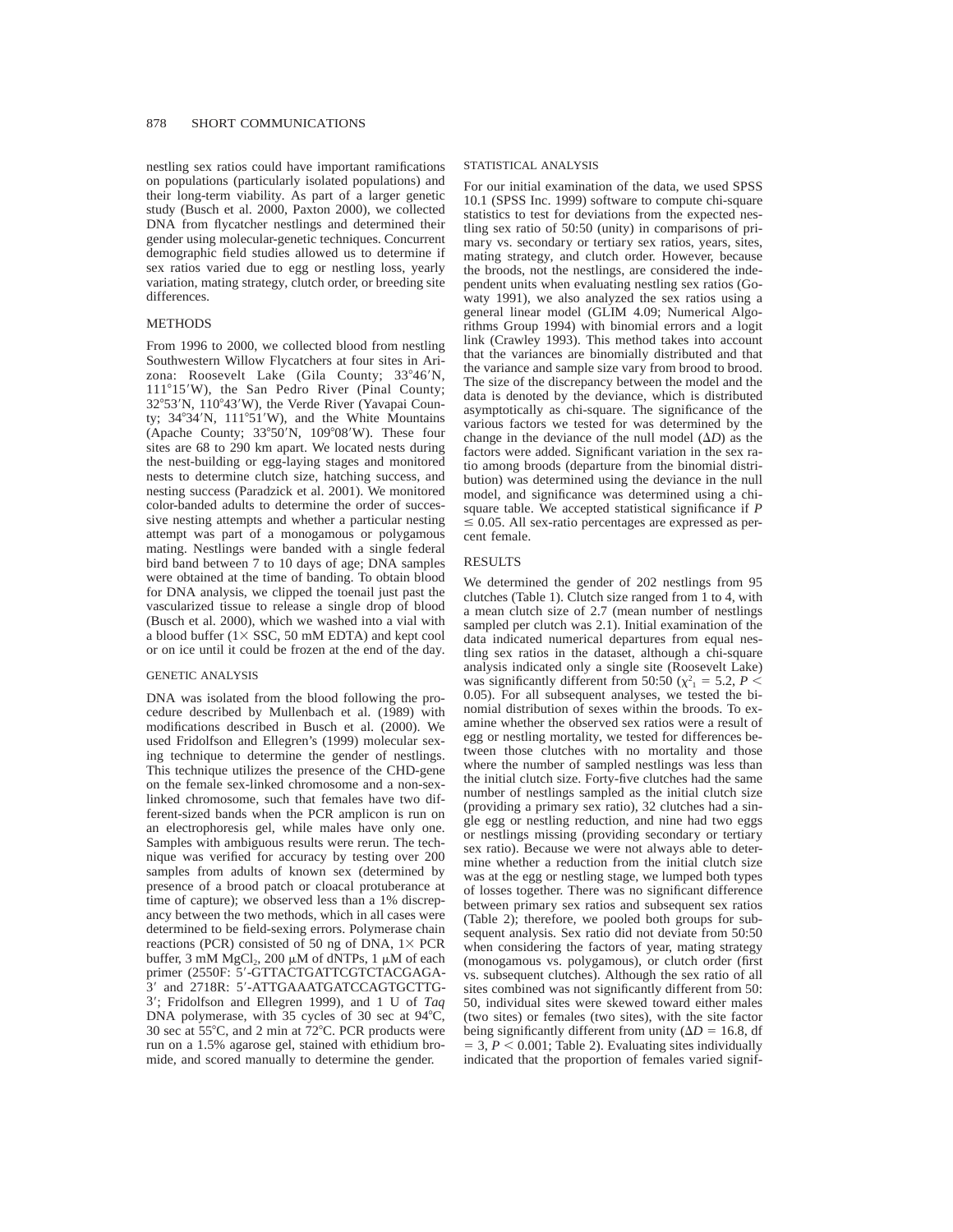| Factor                 | Group        | No. female | No. male | % female | No. of<br>clutches |
|------------------------|--------------|------------|----------|----------|--------------------|
| Nestling mortality     | No mortality | 59         | 55       | 52       | 45                 |
|                        | Mortality    | 45         | 26       | 63       | 41                 |
| Clutch order           | First        | 67         | 59       | 53       | 59                 |
|                        | Second       | 43         | 31       | 58       | 34                 |
| Mating strategy        | Polygamy     | 42         | 38       | 53       | 36                 |
|                        | Monogamy     | 47         | 33       | 59       | 37                 |
| Breeding site          | Roosevelt    | 78         | 53       | 60       | 62                 |
|                        | San Pedro    | 18         | 27       | 40       | 22                 |
|                        | White Mts.   | 15         | 6        | 71       | 8                  |
|                        | Verde River  |            |          | $\Omega$ | 3                  |
| Total of all nestlings |              | 111        | 91       | 55       | 95                 |

TABLE 1. Number of and sex ratios of nestling Southwestern Willow Flycatchers; ratios are presented by egg or nestling mortality,<sup>a</sup> clutch order, mating strategy, and breeding site. Missing information for some factors resulted in differing sample sizes per grouping.

a Nestling mortality is defined as a reduction in number of nestlings compared with initial clutch size due to the loss of eggs or nestlings.

icantly among broods for the San Pedro River (null model = 33.9, df = 21,  $P < 0.05$ ) and for the White Mountains (null model = 14.7, df = 7,  $P < 0.05$ ), but not for Roosevelt Lake (null model =  $75.6$ , df =  $61$ ,  $P = 0.1$ ). We did not test the Verde River site due to small sample size (Table 1).

### DISCUSSION

Although we detected significant sex-ratio biases, the Willow Flycatcher displays none of the traits typically associated with facultative sex-ratio manipulation. Sex-ratio biases have generally been associated with ecological traits such as nest helpers, sexually different rates of nestling growth, sexual dimorphism (especially size of nestlings), obligate polygyny, and differential dispersal among sexes (Clutton-Brock 1985). Flycatchers are primarily monogamous and show no evidence of helping at the nest (Sedgwick 2000). Male and female nestlings and adults are similar in plumage and size (though females are slightly smaller; Sedgwick 2000), and male and female dispersal and betweenyear movements are similar in distance (Luff et al. 2000, Sedgwick 2000). Consistent with this was the overall nestling sex ratio, which did not differ with egg or nestling mortality, clutch order, or mating strategy.

TABLE 2. Significance of primary vs. secondary or tertiary sex ratio (nestling mortality), year, clutch order, mating strategy, and breeding site as factors explaining variation in the sex ratio of Southwestern Willow Flycatcher broods. Significance was based on the degree to which the factors explained departures of the observed sex ratios from a binomial distribution.

| Factor             | df | ΛD   |         |
|--------------------|----|------|---------|
| Nestling mortality |    | 3.0  | 0.08    |
| Year               |    | 2.8  | 0.59    |
| Clutch order       |    | 0.5  | 0.48    |
| Mating strategy    |    | 0.9  | 0.34    |
| Breeding site      |    | 16.8 | < 0.001 |

The four sites combined resulted in a roughly equal sex ratio (55% female), although individual sites were skewed, and the site factor explained a highly significant amount of the variation. Roosevelt Lake and the White Mountains were skewed toward females while the San Pedro River and the Verde River were skewed toward males. When the other factors were applied to each site, we observed no departure from 50:50. Differential sampling of nestlings among sites over the five-year period may have obscured a time effect (year sampled); however, most sites were sampled in most years, and the effect of year poorly explained the observed variance (Table 2). Thus, there appeared to be significant variation among sites that none of the factors we evaluated could explain. Furthermore, although the differences are intriguing, we know of no ecological factors that would promote this varying bias among sites. Site-by-site variations in the sex ratio may be due to chance, small sample size, changes in the population size, or a consequence of small breeding populations. Inbreeding has been suggested as a possible mechanism for sex-ratio biases (Frankham 1995), but Busch et al. (2000) reported that Willow Flycatchers in the Southwest retain substantial genetic variability.

Banding studies (Luff et al. 2000) show that flycatchers disperse and move between the Arizona study sites, but not in sufficient numbers to change the overall sex ratio of breeding adults at these sites. Fledglings are also more likely to return to their natal site than to disperse (Kenwood and Paxton 2001). Thus, a locally skewed nestling sex ratio could lead to imbalances in the local adult population's sex ratio, as has been shown for the endangered Roseate Tern (Szczys et al. 2001). The White Mountains, with a small breeding population and nestling ratio of 71% females, has been declining in size since 1996; extreme polygyny observed there (up to four females to a male) may be due to a surplus of females. Other flycatcher studies have noted apparent unequal sex ratios in small populations along the Colorado River in the Grand Canyon (where 44% of territorial males were unmated;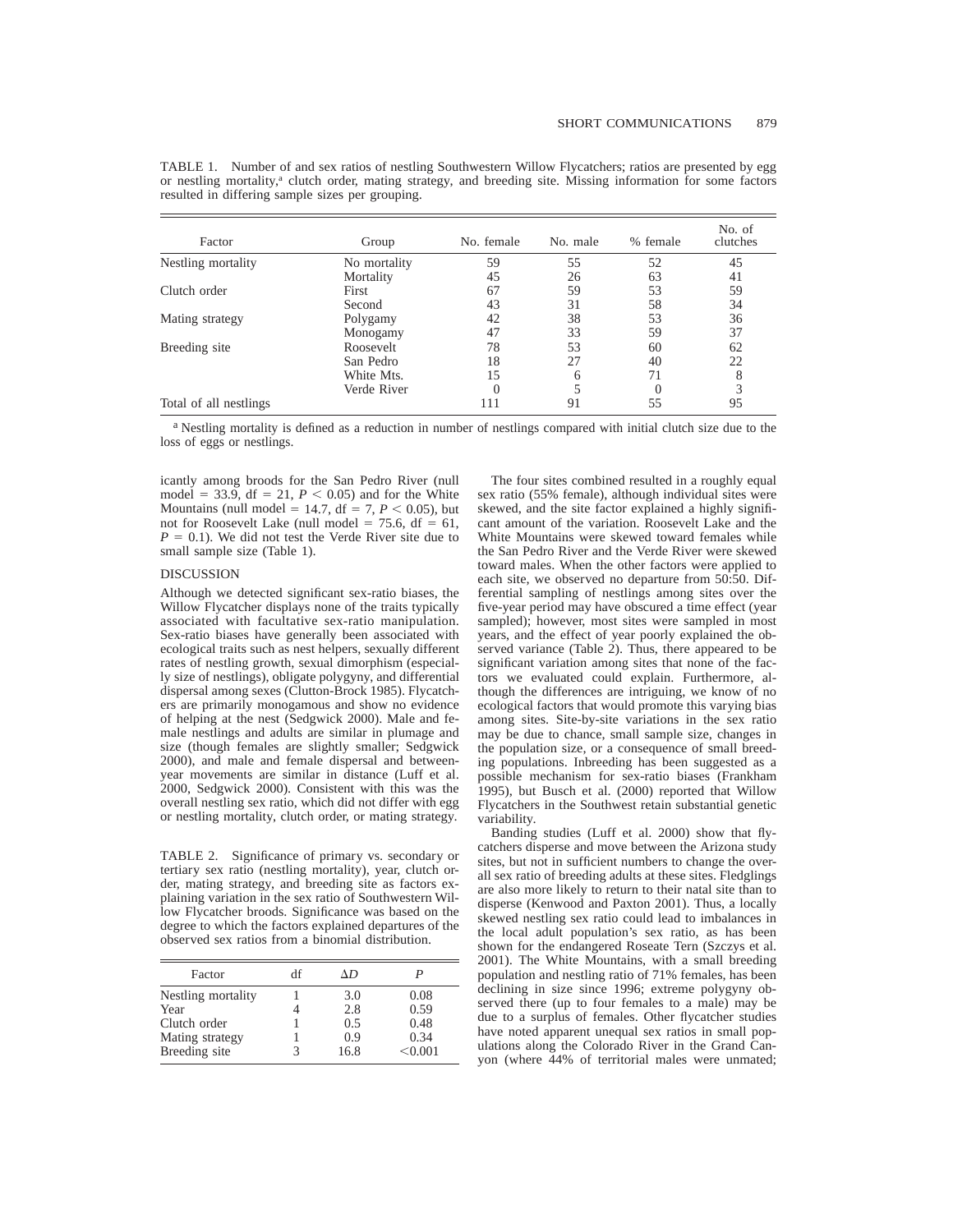Sogge et al. 1997), and on the Rio Grande in New Mexico (Johnson et al. 1999) where a lack of females was one explanation for a high proportion of unpaired territorial males. Whether these apparent adult sex-ratio imbalances are due to an unequal nestling sex ratio for these areas is unknown.

Because the Southwestern Willow Flycatcher is endangered, deviations from a 50:50 nestling sex ratio may be of concern for other reasons as well. Modeling of endangered populations (e.g., estimates of population growth and population viability analysis) often incorporates nestling sex ratios as a parameter assumed to be 50:50. Stoleson et al. (2000) modeled Southwestern Willow Flycatcher population growth assuming that the sex ratio of nestlings was equal; a bias toward males would depress population growth estimates while a bias toward females would increase estimates (S. Stoleson, pers. comm.). Furthermore, incorporating demographic stochasticity of sex ratios is an important consideration for PVA models because the absence of this will underestimate extinction probabilities (Brook et al. 2000). Our data indicate that it may be acceptable to assume equal nestling sex ratios at a large scale (e.g., the state of Arizona), but that unequal sex ratios could lead to inaccurate model estimates at the regional or site level. The draft Southwestern Willow Flycatcher recovery plan (USFWS 2001) recommends focusing recovery efforts on ''management units'' that are based on portions of major drainages; at this scale, sex-ratio equality cannot be assumed and modelers or managers should take into account how nestling sex-ratio variation could affect models and local population stability.

This study was made possible with funding by the U.S. Bureau of Reclamation (Phoenix Area Office), the Arizona Game and Fish Department Heritage Program, the U.S.D.A. Forest Service, and the U.S. Geological Survey. The hard work of the Arizona Game and Fish Department and U.S. Geological Survey field crews is gratefully acknowledged. The U.S. Forest Service provided access to the White Mountains and Roosevelt Lake, and SWCA, Inc. provided access to the Camp Verde site. Joseph Busch (Northern Arizona University) provided invaluable assistance with the genetic analyses.

### LITERATURE CITED

- BROOK, B. W., M. A. BURGMAN, AND R. FRANKHAM [ONLINE]. 2000. Differences and congruencies between PVA packages: the importance of sex ratio for predictions of extinction risk. Conservation Ecology 4(1):6  $\hbox{\tt \langle http://www.consecol.org/vol4/}$ iss $1/art6$  (05/01/02).
- BUSCH, J. D., M. P. MILLER, E. H. PAXTON, M. K. SOG-GE, AND P. KEIM. 2000. Genetic variation in the endangered Southwestern Willow Flycatcher. Auk 117:586–595.
- CLUTTON-BROCK, T. H. 1985. Sex ratio variation in birds. Ibis 128:317–329.
- CRAWLEY, M. J. 1993. GLIM for ecologists. Blackwell Scientific Publications, London.
- CRONMILLER, J. R., AND C. F. THOMPSON. 1987. Sex ratio adjustment in malnourished Red-winged

Blackbird broods. Journal of Field Ornithology 52:65–67.

- FRANKHAM, R. 1995. Conservation genetics. Annual Review of Genetics 29:305–327.
- FRIDOLFSSON, A., AND H. ELLEGREN. 1999. A simple and universal method for molecular sexing of nonratite birds. Journal of Avian Biology 30:116–121.
- GOWATY, P. A. 1991. Facultative manipulation of sex ratios in birds: rare or rarely observed? Current Ornithology 8:141–171.
- GOWATY, P. A. 1993. Differential dispersal, local resource competition, and sex ratio variation in birds. American Naturalist 141:263–280.
- JOHNSON, K., P. MEHLHOP, C. BLACK, AND K. SCORE. 1999. Reproductive failure of endangered Southwestern Willow Flycatchers on the Rio Grande, New Mexico. Southwestern Naturalist 44:226– 231.
- KENWOOD, K. E., AND E. H. PAXTON. 2001. Survivorship and movements of Southwestern Willow Flycatchers at Roosevelt Lake, Arizona—2001. U.S. Geological Survey report to the U.S. Bureau of Reclamation, Phoenix, AZ.
- KOMDEUR, J., S. DAAN, J. TINBERGEN, AND C. MATE-MAN. 1997. Extreme adaptive modification in sex ratios of the Seychelles Warbler's eggs. Nature 385:522–525.
- KRACKOW, S. 1995. Potential mechanisms for the sex ratio adjustment in mammals and birds. Biological Review 70:225–241.
- LUFF, J. A., E. H. PAXTON, K. E. KENWOOD, AND M. K. SOGGE. 2000. Survivorship and movements of Southwestern Willow Flycatchers in Arizona— 2000. U.S. Geological Survey report to the U.S. Bureau of Reclamation, Phoenix, AZ.
- MARSHALL, R. M. 2000. Population status on breeding grounds, p. 3–11. *In* D. M. Finch and S. H. Stoleson [EDS.], Status, ecology, and conservation of the Southwestern Willow Flycatcher. USDA Forest Service Rocky Mountain Research Station General Technical Report RMRS-GTR-60.
- MULLENBACH, R., J. P. L. LAGODA, AND C. WELTER. 1989. An efficient salt-chloroform extraction of DNA from blood and tissues. Trends in Genetics 5:391.
- NUMERICAL ALGORITHMS GROUP. 1994. Glim 4. Oxford Science Publications, Clarendon Press, Oxford, UK.
- PARADZICK, C. E., T. D. MCCARTHEY, R. F. DAVIDSON, J. W. ROURKE, M. W. SUMNER, AND A. B. SMITH. 2001. Southwestern Willow Flycatcher 2000 survey and nest monitoring report. Arizona Game and Fish Department Technical Report 175. Phoenix, AZ.
- PAXTON, E. H. 2000. Molecular genetic structuring and demographic history of the Willow Flycatcher (*Empidonax traillii*). M.Sc. thesis, Northern Arizona University, Flagstaff, AZ.
- RYDER, J. P. 1983. Sex ratio and egg sequence in Ringbilled Gulls. Auk 100:726–728.
- SEDGWICK, J. A. 2000. Willow Flycatcher (*Empidonax traillii*). *In* A. Poole and F. Gill [EDS.], The birds of North America, No. 533. The Birds of North America, Inc., Philadelphia, PA.